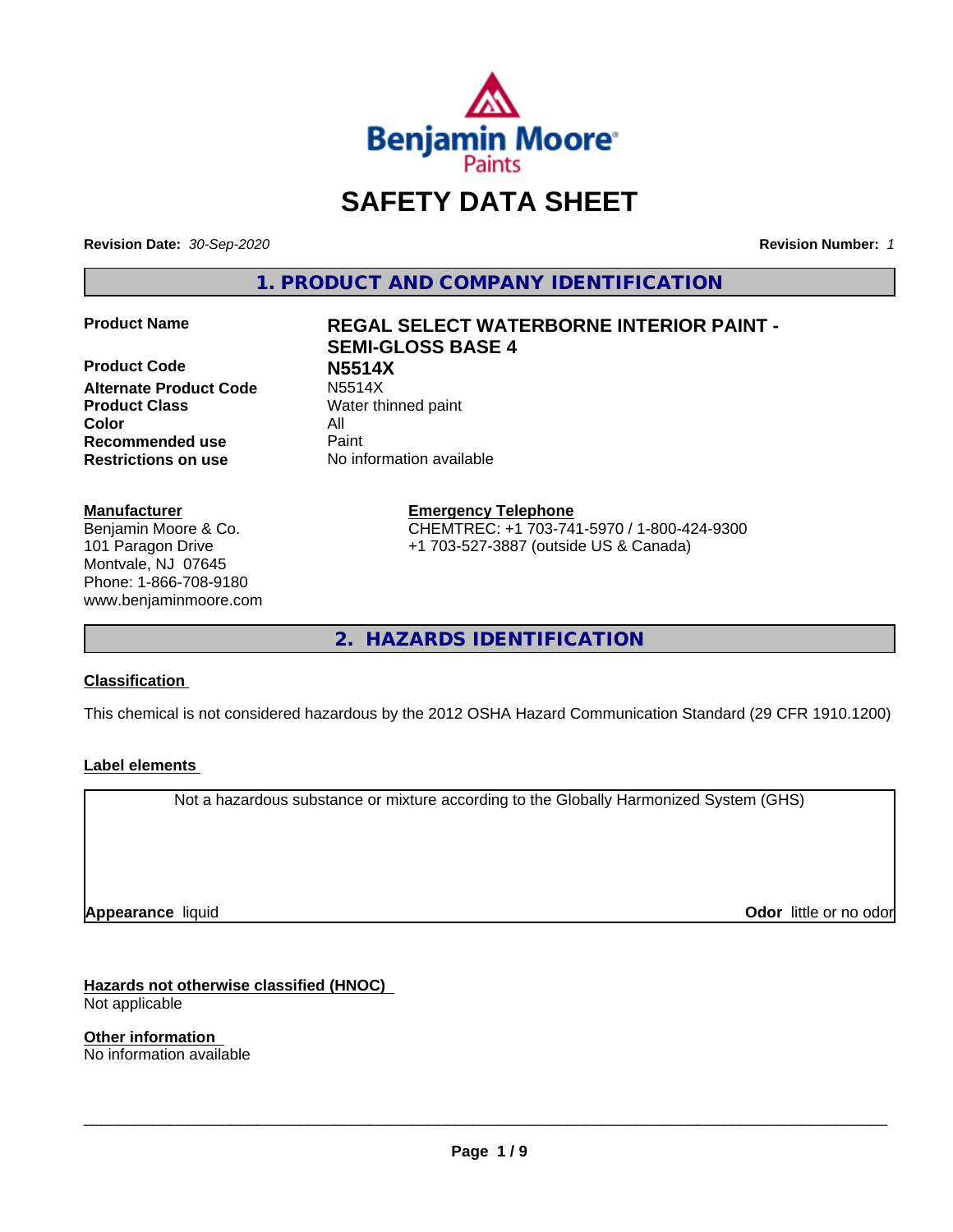**WARNING:** This product contains isothiazolinone compounds at levels of <0.1%. These substances are biocides commonly found in most paints and a variety of personal care products as a preservative. Certain individuals may be sensitive or allergic to these substances, even at low levels.

#### **3. COMPOSITION INFORMATION ON COMPONENTS**

| <b>Chemical name</b>                                                         | <b>CAS No.</b> | Weight-%    |
|------------------------------------------------------------------------------|----------------|-------------|
| Kaolin                                                                       | 1332-58-7      | $5 - 10$    |
| Propylene glycol                                                             | $57 - 55 - 6$  | - 5         |
| Propanoic acid, 2-methyl-, monoester with<br>2,2,4-trimethyl-1,3-pentanediol | 25265-77-4     | - 5         |
| Sodium C14-C16 olefin sulfonate                                              | 68439-57-6     | $0.1 - 0.5$ |
| Titanium dioxide                                                             | 13463-67-7     | $0.1 - 0.5$ |

|                                                   |                                                       | 4. FIRST AID MEASURES                                                                                                                        |  |  |
|---------------------------------------------------|-------------------------------------------------------|----------------------------------------------------------------------------------------------------------------------------------------------|--|--|
| <b>General Advice</b>                             |                                                       | No hazards which require special first aid measures.                                                                                         |  |  |
| <b>Eye Contact</b>                                | physician.                                            | Rinse thoroughly with plenty of water for at least 15 minutes and consult a                                                                  |  |  |
| <b>Skin Contact</b>                               |                                                       | Wash off immediately with soap and plenty of water while removing all<br>contaminated clothes and shoes.                                     |  |  |
| <b>Inhalation</b>                                 |                                                       | Move to fresh air. If symptoms persist, call a physician.                                                                                    |  |  |
| Ingestion                                         | if necessary.                                         | Clean mouth with water and afterwards drink plenty of water. Consult a physician                                                             |  |  |
| <b>Most Important</b><br><b>Symptoms/Effects</b>  | None known.                                           |                                                                                                                                              |  |  |
| <b>Notes To Physician</b>                         |                                                       | Treat symptomatically.                                                                                                                       |  |  |
|                                                   |                                                       | 5. FIRE-FIGHTING MEASURES                                                                                                                    |  |  |
| <b>Suitable Extinguishing Media</b>               |                                                       | Use extinguishing measures that are appropriate to local<br>circumstances and the surrounding environment.                                   |  |  |
|                                                   | Protective equipment and precautions for firefighters | As in any fire, wear self-contained breathing apparatus<br>pressure-demand, MSHA/NIOSH (approved or equivalent)<br>and full protective gear. |  |  |
| <b>Specific Hazards Arising From The Chemical</b> |                                                       | Closed containers may rupture if exposed to fire or                                                                                          |  |  |

**Sensitivity to mechanical impact** No

**Sensitivity to static discharge** No

**Flash Point Data**

extreme heat.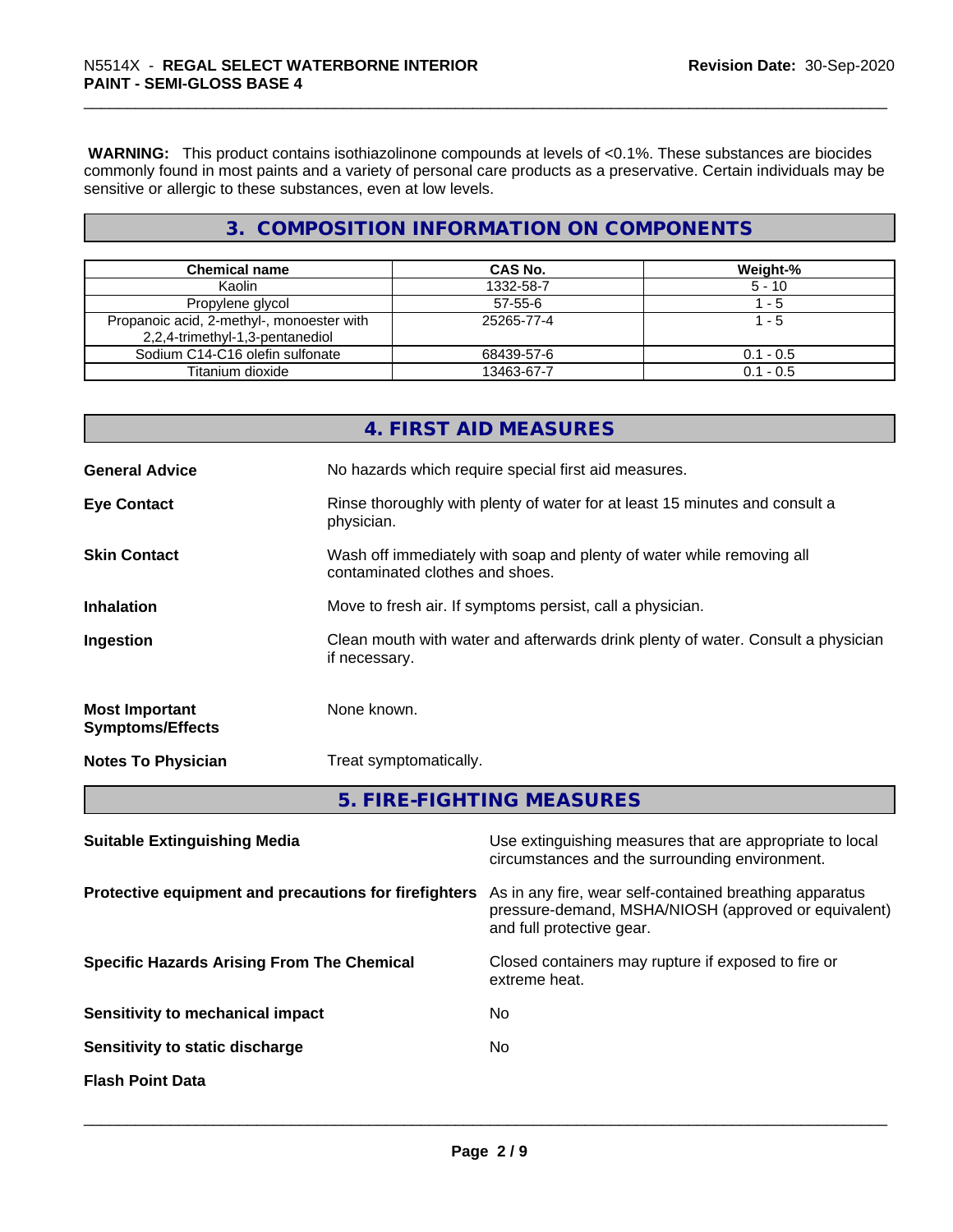| Flash point (°F)<br>Flash Point (°C)<br><b>Method</b>                                        |                 | Not applicable<br>Not applicable<br>Not applicable |                                |
|----------------------------------------------------------------------------------------------|-----------------|----------------------------------------------------|--------------------------------|
| <b>Flammability Limits In Air</b>                                                            |                 |                                                    |                                |
| Lower flammability limit:<br><b>Upper flammability limit:</b>                                |                 | Not applicable<br>Not applicable                   |                                |
| <b>NFPA</b><br>Health: 1                                                                     | Flammability: 0 | <b>Instability: 0</b>                              | <b>Special: Not Applicable</b> |
| <b>NFPA Legend</b><br>0 - Not Hazardous<br>$\mathcal{A}$ of $\mathcal{A}$ is $\mathcal{A}$ . |                 |                                                    |                                |

1 - Slightly

2 - Moderate

3 - High

4 - Severe

*The ratings assigned are only suggested ratings, the contractor/employer has ultimate responsibilities for NFPA ratings where this system is used.*

*Additional information regarding the NFPA rating system is available from the National Fire Protection Agency (NFPA) at www.nfpa.org.*

#### **6. ACCIDENTAL RELEASE MEASURES**

| <b>Personal Precautions</b>      | Avoid contact with skin, eyes and clothing. Ensure adequate ventilation.                                                                                                         |
|----------------------------------|----------------------------------------------------------------------------------------------------------------------------------------------------------------------------------|
| <b>Other Information</b>         | Prevent further leakage or spillage if safe to do so.                                                                                                                            |
| <b>Environmental precautions</b> | See Section 12 for additional Ecological Information.                                                                                                                            |
| <b>Methods for Cleaning Up</b>   | Soak up with inert absorbent material. Sweep up and shovel into suitable<br>containers for disposal.                                                                             |
|                                  | 7. HANDLING AND STORAGE                                                                                                                                                          |
| Handling                         | Avoid contact with skin, eyes and clothing. Avoid breathing vapors, spray mists or<br>sanding dust. In case of insufficient ventilation, wear suitable respiratory<br>equipment. |
| <b>Storage</b>                   | Keep container tightly closed. Keep out of the reach of children.                                                                                                                |
| <b>Incompatible Materials</b>    | No information available                                                                                                                                                         |

### **8. EXPOSURE CONTROLS/PERSONAL PROTECTION**

#### **Exposure Limits**

| <b>Chemical name</b> | <b>ACGIH TLV</b>                           | <b>OSHA PEL</b>            |
|----------------------|--------------------------------------------|----------------------------|
| Kaolin               | TWA: 2 $mg/m3$ particulate matter          | 15 mg/m <sup>3</sup> - TWA |
|                      | containing no asbestos and <1%             | $5 \text{ mg/m}^3$ - TWA   |
|                      | crystalline silica, respirable particulate |                            |
|                      | matter                                     |                            |
| Titanium dioxide     | TWA: $10 \text{ mg/m}^3$                   | 15 mg/m $3$ - TWA          |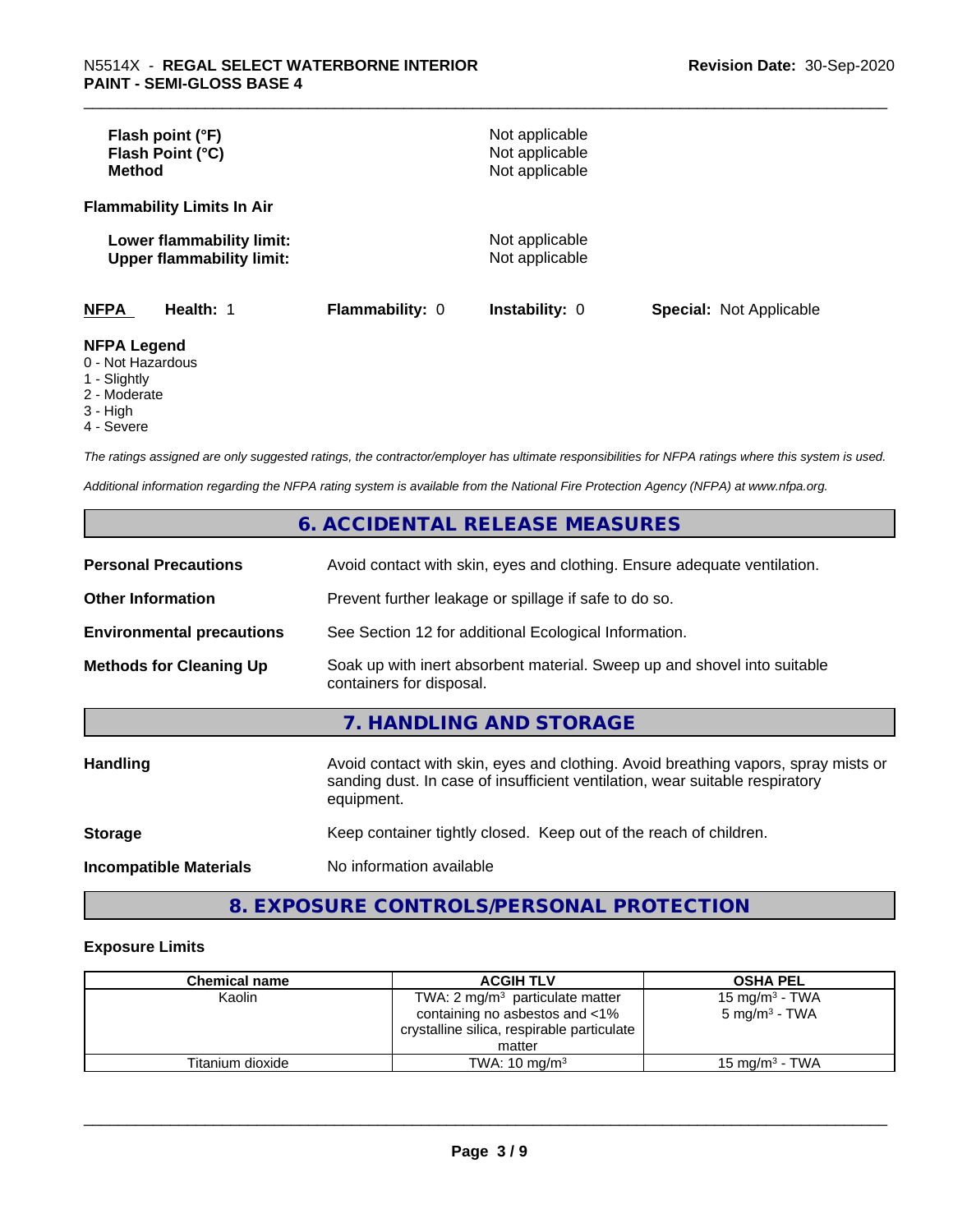#### **Legend**

ACGIH - American Conference of Governmental Industrial Hygienists Exposure Limits OSHA - Occupational Safety & Health Administration Exposure Limits N/E - Not Established

| <b>Engineering Measures</b>          | Ensure adequate ventilation, especially in confined areas.                                                                          |
|--------------------------------------|-------------------------------------------------------------------------------------------------------------------------------------|
| <b>Personal Protective Equipment</b> |                                                                                                                                     |
| <b>Eye/Face Protection</b>           | Safety glasses with side-shields.                                                                                                   |
| <b>Skin Protection</b>               | Protective gloves and impervious clothing.                                                                                          |
| <b>Respiratory Protection</b>        | In case of insufficient ventilation wear suitable respiratory equipment.                                                            |
| <b>Hygiene Measures</b>              | Avoid contact with skin, eyes and clothing. Remove and wash contaminated<br>clothing before re-use. Wash thoroughly after handling. |

#### **9. PHYSICAL AND CHEMICAL PROPERTIES**

**Appearance** liquid **Odor** little or no odor **Odor Threshold No information available No information available Density (lbs/gal)** 8.95 - 9.05 **Specific Gravity** 1.07 - 1.09 **pH** No information available **Viscosity (cps)** No information available **Solubility(ies)** No information available **Water solubility** No information available **Evaporation Rate No information available No information available Vapor pressure** No information available **No information available Vapor density**<br> **We Solids**<br>
We Solids
20 - 40 **Wt. % Solids Vol. % Solids** 25 - 35 **Wt.** % Volatiles 60 - 70 **Vol. % Volatiles** 65 - 75 **VOC Regulatory Limit (g/L)** < 100 **Boiling Point (°F)** 212 **Boiling Point (°C)** 100 **Freezing point (°F)** 32 **Freezing Point (°C)** 0 **Flash point (°F)**<br> **Flash Point (°C)**<br> **Flash Point (°C)**<br> **C Flash Point (°C)**<br>Method **Flammability (solid, gas)**<br> **Upper flammability limit:**<br>
Upper flammability limit:<br>  $\begin{array}{ccc}\n\bullet & \bullet & \bullet \\
\bullet & \bullet & \bullet\n\end{array}$  Not applicable **Upper flammability limit:**<br> **Lower flammability limit:**<br>
Not applicable<br>
Not applicable **Lower flammability limit: Autoignition Temperature (°F)** No information available **Autoignition Temperature (°C)** No information available **Decomposition Temperature (°F)** No information available **Decomposition Temperature (°C)** No information available **Partition coefficient** No information available

**Not applicable** 

#### **10. STABILITY AND REACTIVITY**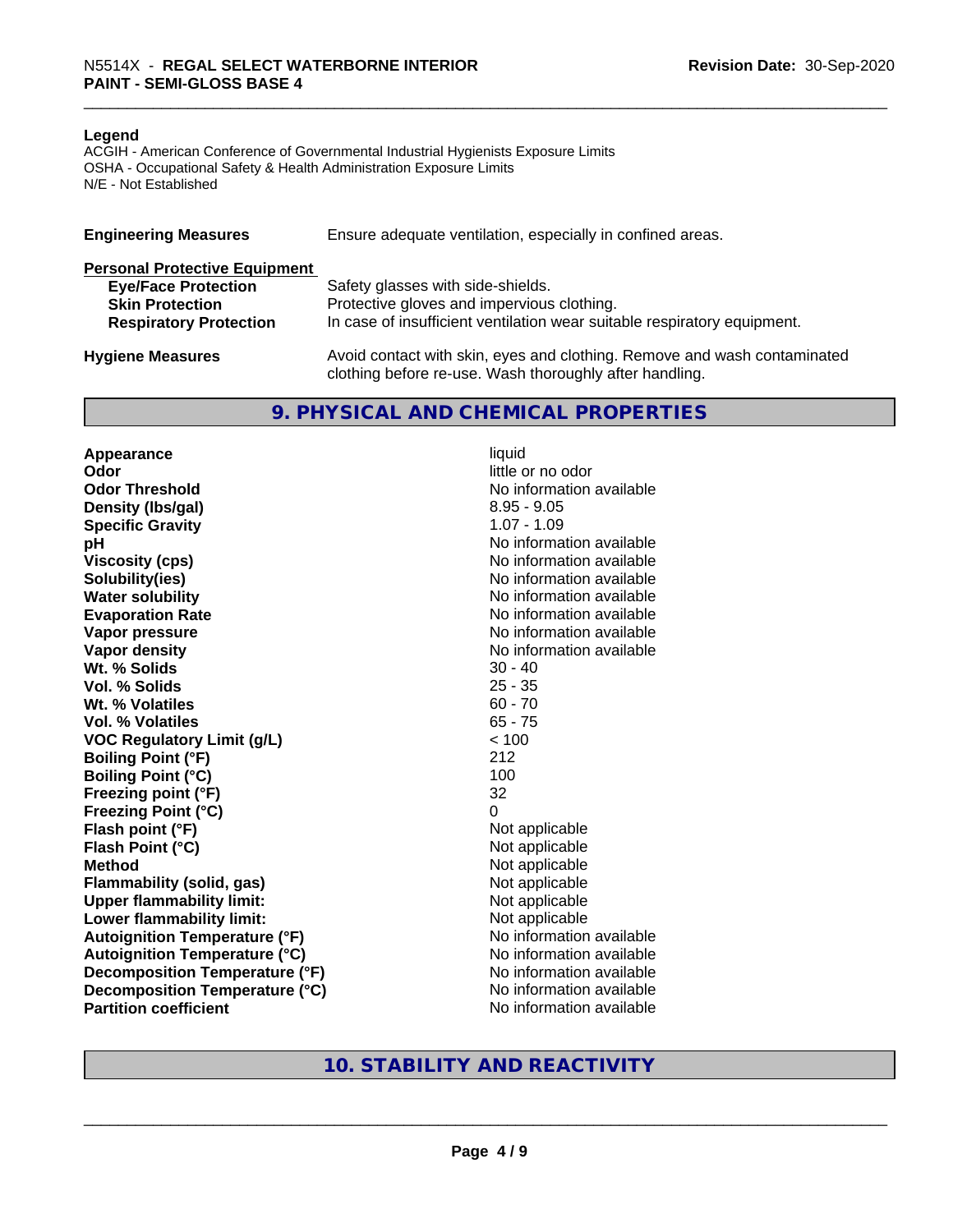| <b>Reactivity</b>                         | Not Applicable                           |
|-------------------------------------------|------------------------------------------|
| <b>Chemical Stability</b>                 | Stable under normal conditions.          |
| <b>Conditions to avoid</b>                | Prevent from freezing.                   |
| <b>Incompatible Materials</b>             | No materials to be especially mentioned. |
| <b>Hazardous Decomposition Products</b>   | None under normal use.                   |
| <b>Possibility of hazardous reactions</b> | None under normal conditions of use.     |

#### **11. TOXICOLOGICAL INFORMATION**

| <b>Product Information</b>                                                                                                                                                                                                                                                                                                                                                            |                                                                                                                                                                                                                                                                                                                                                                                                                                                                                                                                                                                  |
|---------------------------------------------------------------------------------------------------------------------------------------------------------------------------------------------------------------------------------------------------------------------------------------------------------------------------------------------------------------------------------------|----------------------------------------------------------------------------------------------------------------------------------------------------------------------------------------------------------------------------------------------------------------------------------------------------------------------------------------------------------------------------------------------------------------------------------------------------------------------------------------------------------------------------------------------------------------------------------|
| Information on likely routes of exposure                                                                                                                                                                                                                                                                                                                                              |                                                                                                                                                                                                                                                                                                                                                                                                                                                                                                                                                                                  |
| <b>Principal Routes of Exposure</b>                                                                                                                                                                                                                                                                                                                                                   | Eye contact, skin contact and inhalation.                                                                                                                                                                                                                                                                                                                                                                                                                                                                                                                                        |
| <b>Acute Toxicity</b>                                                                                                                                                                                                                                                                                                                                                                 |                                                                                                                                                                                                                                                                                                                                                                                                                                                                                                                                                                                  |
| <b>Product Information</b>                                                                                                                                                                                                                                                                                                                                                            | No information available                                                                                                                                                                                                                                                                                                                                                                                                                                                                                                                                                         |
|                                                                                                                                                                                                                                                                                                                                                                                       | Symptoms related to the physical, chemical and toxicological characteristics                                                                                                                                                                                                                                                                                                                                                                                                                                                                                                     |
| <b>Symptoms</b>                                                                                                                                                                                                                                                                                                                                                                       | No information available                                                                                                                                                                                                                                                                                                                                                                                                                                                                                                                                                         |
|                                                                                                                                                                                                                                                                                                                                                                                       | Delayed and immediate effects as well as chronic effects from short and long-term exposure                                                                                                                                                                                                                                                                                                                                                                                                                                                                                       |
| Eye contact<br><b>Skin contact</b><br><b>Inhalation</b><br>Ingestion<br><b>Sensitization</b><br><b>Neurological Effects</b><br><b>Mutagenic Effects</b><br><b>Reproductive Effects</b><br><b>Developmental Effects</b><br><b>Target organ effects</b><br><b>STOT - single exposure</b><br><b>STOT - repeated exposure</b><br><b>Other adverse effects</b><br><b>Aspiration Hazard</b> | May cause slight irritation.<br>Substance may cause slight skin irritation. Prolonged or repeated contact may dry<br>skin and cause irritation.<br>May cause irritation of respiratory tract.<br>Ingestion may cause gastrointestinal irritation, nausea, vomiting and diarrhea.<br>No information available<br>No information available.<br>No information available.<br>No information available.<br>No information available.<br>No information available.<br>No information available.<br>No information available.<br>No information available.<br>No information available |

#### **Numerical measures of toxicity**

**The following values are calculated based on chapter 3.1 of the GHS document**

#### **Component Information**

| $2$<br>$n \sim m$<br>$\sim$<br>l Ildille<br>Tiitidi<br>ənər | .D50<br>oral | $D^{\sim}$<br>-ມວບ<br>™Па⊾<br>, , , | C50<br>ilididi.<br>. |
|-------------------------------------------------------------|--------------|-------------------------------------|----------------------|
|                                                             |              |                                     |                      |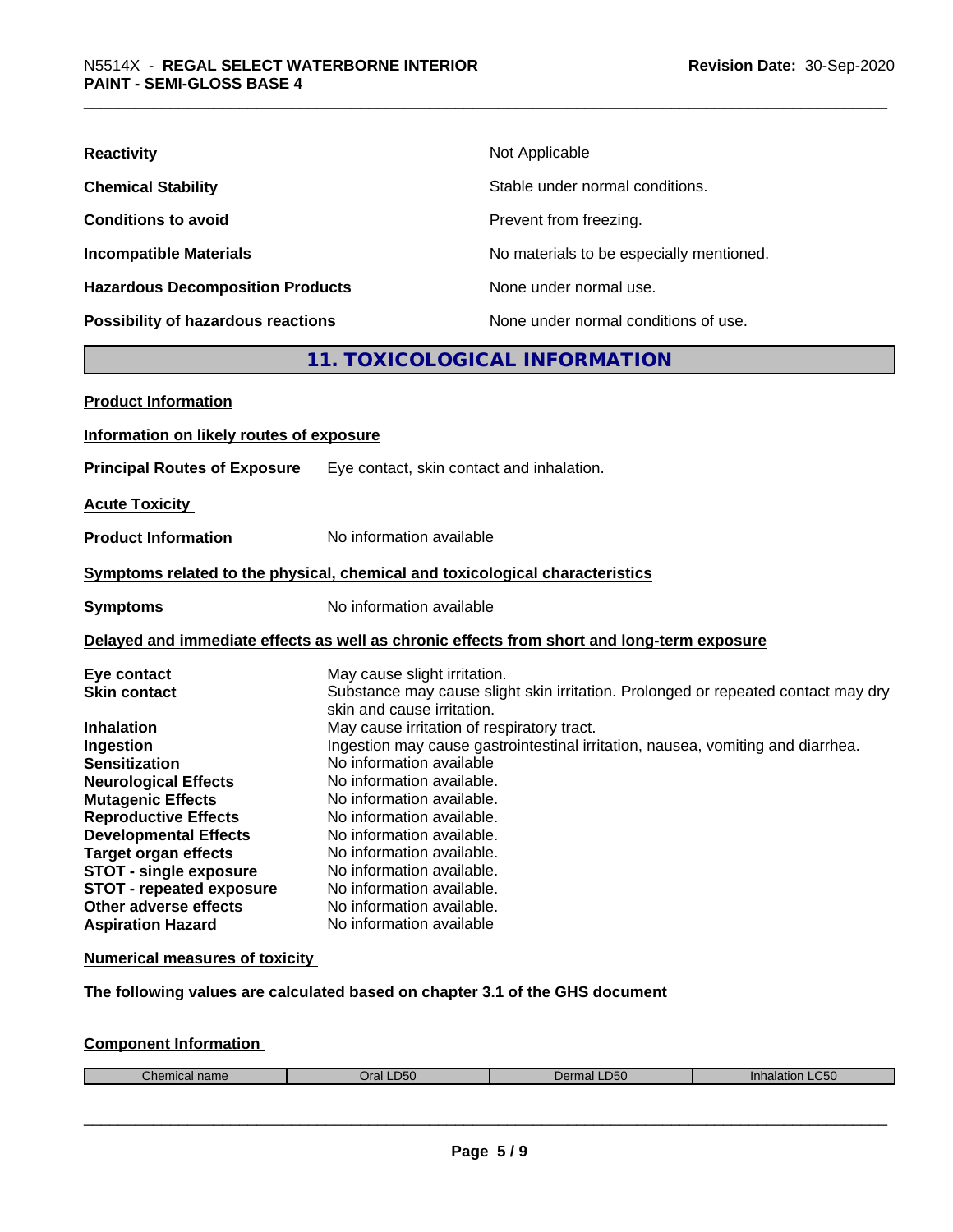#### \_\_\_\_\_\_\_\_\_\_\_\_\_\_\_\_\_\_\_\_\_\_\_\_\_\_\_\_\_\_\_\_\_\_\_\_\_\_\_\_\_\_\_\_\_\_\_\_\_\_\_\_\_\_\_\_\_\_\_\_\_\_\_\_\_\_\_\_\_\_\_\_\_\_\_\_\_\_\_\_\_\_\_\_\_\_\_\_\_\_\_\_\_ N5514X - **REGAL SELECT WATERBORNE INTERIOR PAINT - SEMI-GLOSS BASE 4**

| Kaolin<br>1332-58-7                                                                           | $>$ 5000 mg/kg (Rat)  | $>$ 5000 mg/kg (Rat)     | ۰                        |
|-----------------------------------------------------------------------------------------------|-----------------------|--------------------------|--------------------------|
| Propylene glycol<br>$57 - 55 - 6$                                                             | $= 20$ g/kg (Rat)     | $= 20800$ mg/kg (Rabbit) | $\,$                     |
| Propanoic acid, 2-methyl-,<br>monoester with<br>2,2,4-trimethyl-1,3-pentanediol<br>25265-77-4 | $=$ 3200 mg/kg (Rat)  | > 15200 mg/kg (Rat)      | $\,$                     |
| Sodium C14-C16 olefin sulfonate<br>68439-57-6                                                 | $= 2220$ mg/kg (Rat)  | $> 740$ mg/kg (Rabbit)   | $\overline{\phantom{a}}$ |
| Titanium dioxide<br>13463-67-7                                                                | $> 10000$ mg/kg (Rat) |                          | -                        |

#### **Chronic Toxicity**

#### **Carcinogenicity**

*The information below indicateswhether each agency has listed any ingredient as a carcinogen:.*

| <b>Chemical name</b>                                                                                                                            | <b>IARC</b>                   | <b>NTP</b> | <b>OSHA</b> |
|-------------------------------------------------------------------------------------------------------------------------------------------------|-------------------------------|------------|-------------|
|                                                                                                                                                 | .<br>2B<br>Possible<br>≞Human |            | Listed      |
| <b>The Contract of the Contract of the Contract of the Contract of the Contract of the Contract of the Contract o</b><br>n dioxide<br>l itanium | Carcinogen                    |            |             |

• Although IARC has classified titanium dioxide as possibly carcinogenic to humans (2B), their summary concludes: "No significant exposure to titanium dioxide is thought to occur during the use of products in which titanium dioxide is bound to other materials, such as paint."

#### **Legend**

IARC - International Agency for Research on Cancer NTP - National Toxicity Program OSHA - Occupational Safety & Health Administration

**12. ECOLOGICAL INFORMATION**

#### **Ecotoxicity Effects**

The environmental impact of this product has not been fully investigated.

#### **Product Information**

#### **Acute Toxicity to Fish**

No information available

#### **Acute Toxicity to Aquatic Invertebrates**

No information available

#### **Acute Toxicity to Aquatic Plants**

No information available

#### **Persistence / Degradability**

No information available.

#### **Bioaccumulation**

There is no data for this product.

#### **Mobility in Environmental Media**

No information available.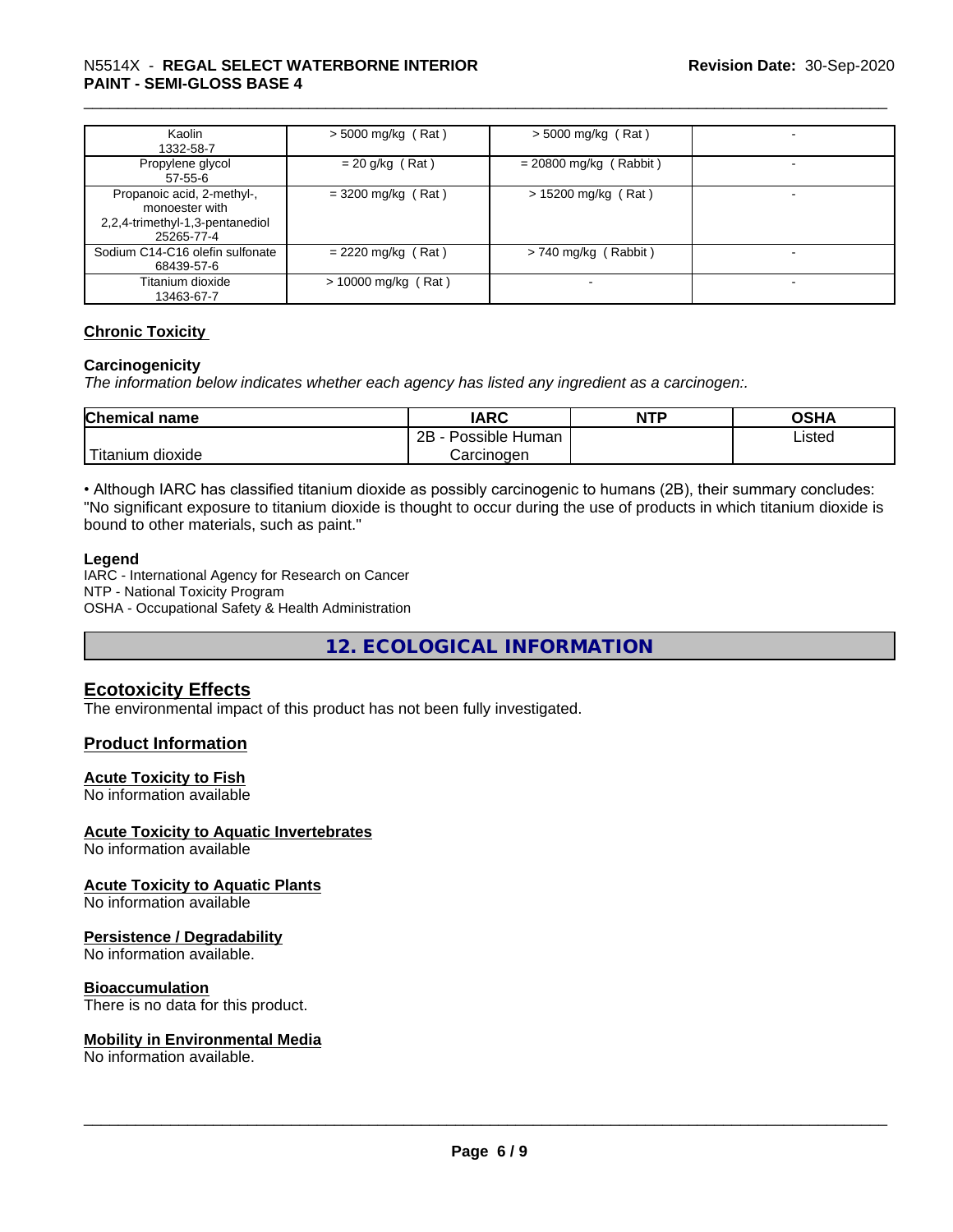**Ozone** No information available

#### **Component Information**

#### **Acute Toxicity to Fish**

Propylene glycol LC50: 710 mg/L (Fathead Minnow - 96 hr.) Titanium dioxide  $\overline{\text{LC50:}}$  > 1000 mg/L (Fathead Minnow - 96 hr.)

#### **Acute Toxicity to Aquatic Invertebrates**

Propylene glycol EC50: > 10000 mg/L (Daphnia magna - 24 hr.)

#### **Acute Toxicity to Aquatic Plants**

No information available

|                                                  | 13. DISPOSAL CONSIDERATIONS                                                                                                                                                                                               |
|--------------------------------------------------|---------------------------------------------------------------------------------------------------------------------------------------------------------------------------------------------------------------------------|
| <b>Waste Disposal Method</b>                     | Dispose of in accordance with federal, state, and local regulations. Local<br>requirements may vary, consult your sanitation department or state-designated<br>environmental protection agency for more disposal options. |
|                                                  | 14. TRANSPORT INFORMATION                                                                                                                                                                                                 |
| <b>DOT</b>                                       | Not regulated                                                                                                                                                                                                             |
| <b>ICAO/IATA</b>                                 | Not regulated                                                                                                                                                                                                             |
| IMDG / IMO                                       | Not regulated                                                                                                                                                                                                             |
|                                                  | <b>15. REGULATORY INFORMATION</b>                                                                                                                                                                                         |
| <b>International Inventories</b>                 |                                                                                                                                                                                                                           |
| <b>TSCA: United States</b><br><b>DSL: Canada</b> | Yes - All components are listed or exempt.<br>Yes - All components are listed or exempt.                                                                                                                                  |

Yes - All components are listed or exempt.

| <b>Federal Regulations</b> |  |
|----------------------------|--|

#### **SARA 311/312 hazardous categorization**

| Acute health hazard               | Nο |
|-----------------------------------|----|
| Chronic Health Hazard             | N٥ |
| Fire hazard                       | N٥ |
| Sudden release of pressure hazard | Nο |
| Reactive Hazard                   | N٥ |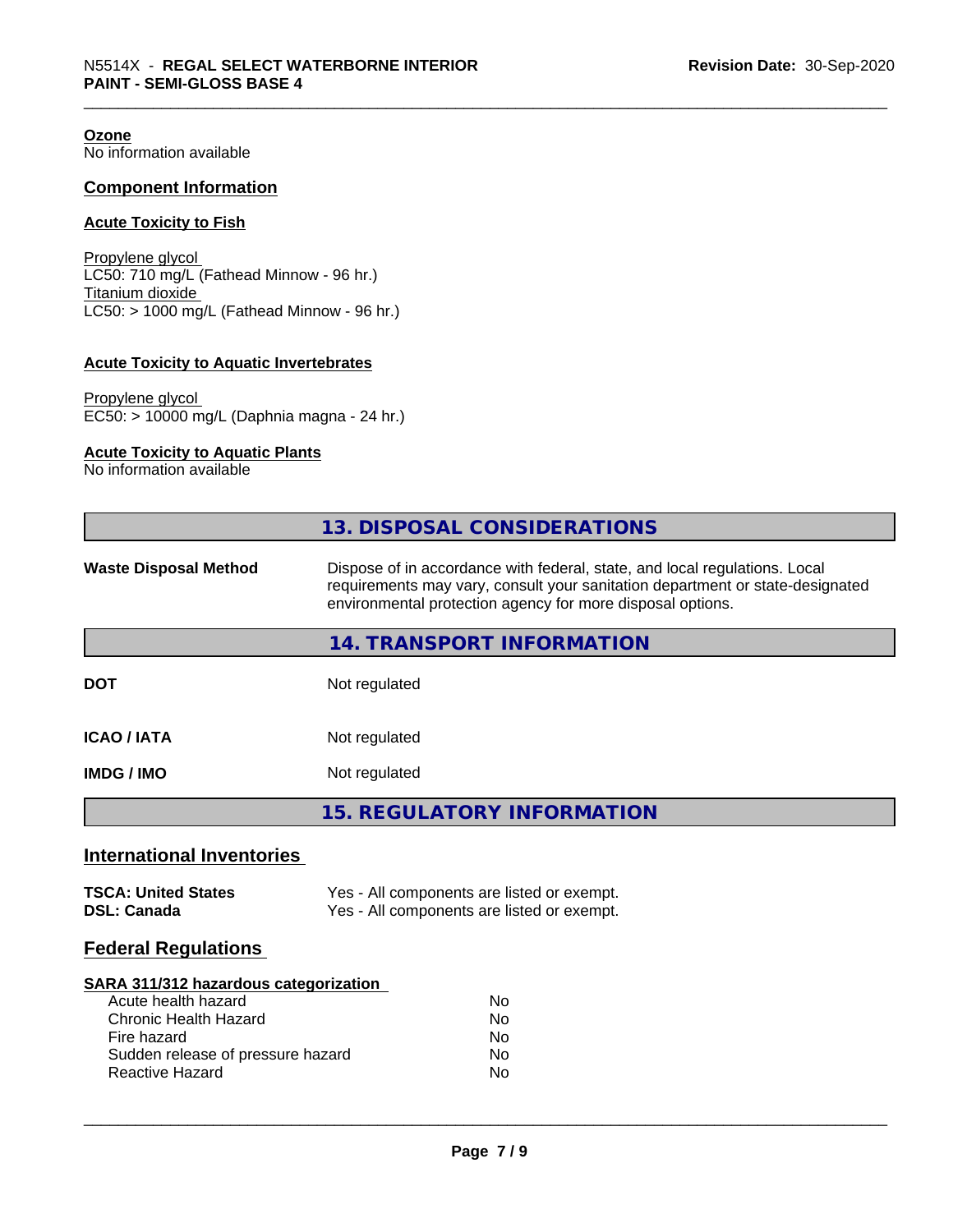#### **SARA 313**

Section 313 of Title III of the Superfund Amendments and Reauthorization Act of 1986 (SARA). This product contains a chemical or chemicals which are subject to the reporting requirements of the Act and Title 40 of the Code of Federal Regulations, Part 372:

*None*

#### **Clean Air Act,Section 112 Hazardous Air Pollutants (HAPs) (see 40 CFR 61)**

This product contains the following HAPs:

*None*

#### **US State Regulations**

#### **California Proposition 65**

**AVIMARNING:** Cancer and Reproductive Harm– www.P65warnings.ca.gov

#### **State Right-to-Know**

| <u>ан</u><br>Chemical<br>name | . <i>.</i><br>IVIa<br>aunuscus | <b>Jerse</b> y<br><b>Nev</b> | าทรvlvania |
|-------------------------------|--------------------------------|------------------------------|------------|
| Kaolin                        |                                |                              |            |
| alvcol<br>Pro<br>opvlene      |                                |                              |            |

#### **Legend**

X - Listed

#### **16. OTHER INFORMATION**

| HMIS -      | Health: 1 | <b>Flammability: 0</b> | <b>Reactivity: 0 PPE: -</b> |  |
|-------------|-----------|------------------------|-----------------------------|--|
| - -- -- - - |           |                        |                             |  |

#### **HMIS Legend**

- 0 Minimal Hazard
- 1 Slight Hazard
- 2 Moderate Hazard
- 3 Serious Hazard
- 4 Severe Hazard
- \* Chronic Hazard

X - Consult your supervisor or S.O.P. for "Special" handling instructions.

*Note: The PPE rating has intentionally been left blank. Choose appropriate PPE that will protect employees from the hazards the material will present under the actual normal conditions of use.*

*Caution: HMISÒ ratings are based on a 0-4 rating scale, with 0 representing minimal hazards or risks, and 4 representing significant hazards or risks. Although HMISÒ ratings are not required on MSDSs under 29 CFR 1910.1200, the preparer, has chosen to provide them. HMISÒ ratings are to be used only in conjunction with a fully implemented HMISÒ program by workers who have received appropriate HMISÒ training. HMISÒ is a registered trade and service mark of the NPCA. HMISÒ materials may be purchased exclusively from J. J. Keller (800) 327-6868.*

 **WARNING!** If you scrape, sand, or remove old paint, you may release lead dust. LEAD IS TOXIC. EXPOSURE TO